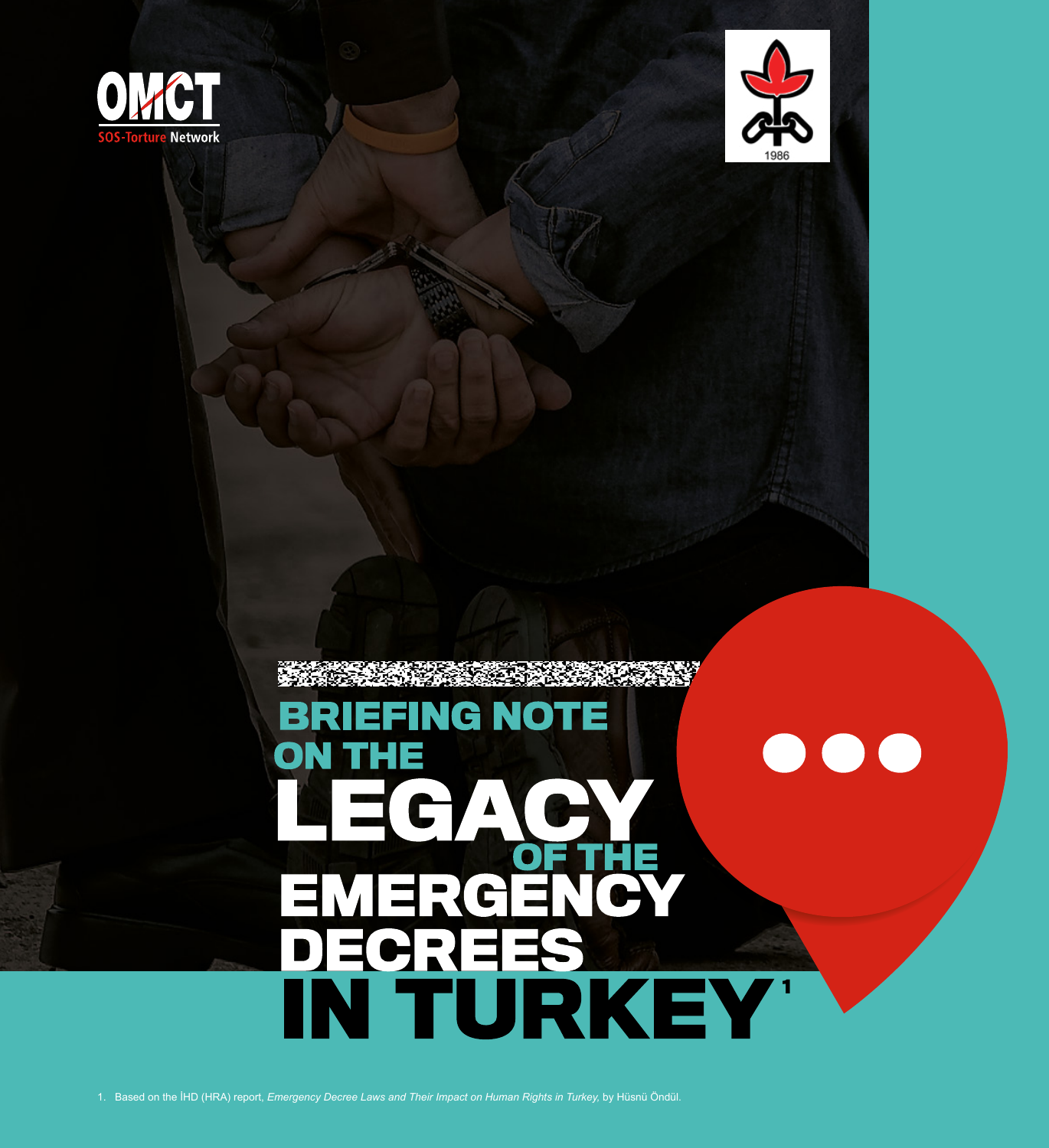

# **1. INTRODUCTION**

Turkey is still grappling with the restrictions on democracy and on fundamental rights and freedoms imposed by the emergency decrees issued in the aftermath of the failed coup attempt of 15 July, 2016. This is despite the fact that the state of emergency (SoE) was formally lifted in 2018. The Turkish government declared a three-month SoE on 20 July 2016, giving notice of its derogations from the ECHR and the ICCPR<sup>2</sup>. The Turkish Parliament's approval of the SoE declaration. ushered in a regime of emergency decrees, also known as the 'Regime of 20 July'. During this period, the AKP government and President Erdoğan were granted unlimited powers, which they used in respect of various issues, including in areas not strictly required by the exigencies of the situation. The SoE was extended seven times after the initial one, before being revoked on 18 July 2018.

This briefing note sets out concerns on the legality of the emergency decrees, the process for appealing them and their effects, with a focus on human rights .violations

### **2.THE EMERGENCY :DECREES GRADUAL ERADICATION OF EXISTING CONSTITUTIONAL NORMS**

A total of 32 emergency decrees were issued during the SoE and Turkey's constitutional procedures were frequently bypassed during ish parliament challenged the legality of the their enactment. Some members of the Turktional Court. However, their complaints were emergency decrees in the Turkish Constitution; the Court ruled that emergency decrees dismissed on the grounds of lack of jurisdicwere not subject to judicial review given the exigencies of the state of emergency. The rope (CoE) Commissioner for Human Rights Venice Commission and the Council of Eucriticised the decree-laws for engendering a certain degree of arbitrariness and eradicating the rule of law.

Several of the emergency decrees included measures that were not strictly confined to the SoE. These included:

- 1. Measures on individuals (lifetime dismissal sional licences, reduction in rank, stripping from public office, cancellation of profesof combat medals, confiscation of assets, ban on travel abroad, and cancellation of passports);
- 2. Measures on organisations (permanent closure, confiscation of assets and appoint-<br>ment\_of\_trustees);
- 3. Regulatory measures (new legislation or amendments to the existing ones).

<sup>2.</sup> International Covenant on Civil and Political Rights Turkey: notification under Article 4 (3), 21 July 2016. The Government notified the UN of the derogations of a total of 13 Articles: 'right to an effective remedy in case of a violation' (Art. 2), 'right to liberty and security' (Art. 9), 'rights of persons deprived of their liberty' (Art. 10), 'freedom of movement' (Art. 12), 'procedural quarantees against the deportation of foreign nationals' (Art. 13). 'freedom of expression' (Art. 19). 'freedom of assembly' (Art. 21), 'freedom of association' (Art. 22), 'political rights' (Art. 25), 'equality before the law' (Art. 26), 'protection of minority rights' (Art. 27).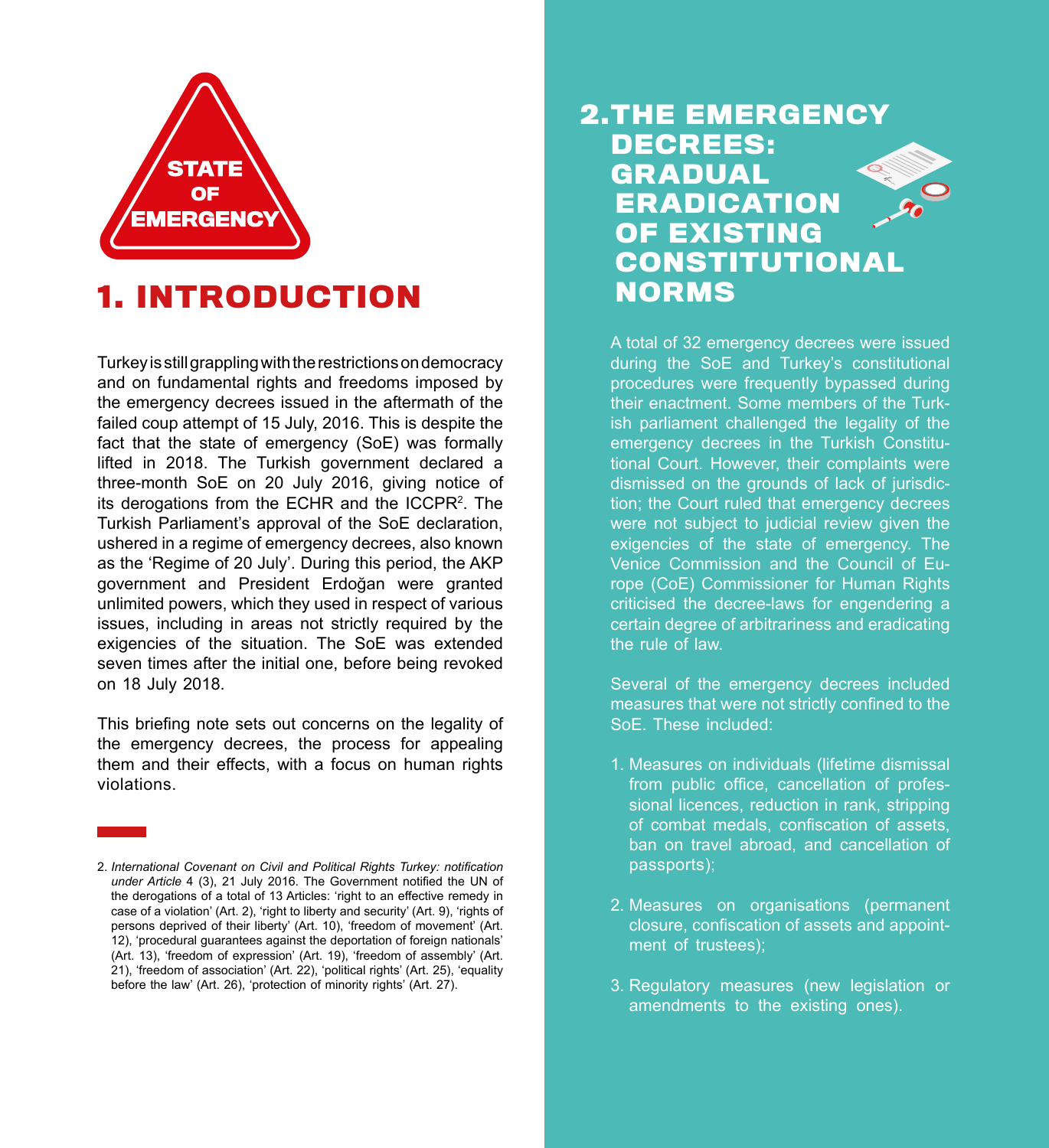Major amendments were made to a number of laws, including the Anti-Terror Law, the Judges and Public Prosecutors Law, the Civil Procedure Law, the Military Law, the Turkish Armed Forces Personnel Law, the State Intelligence Services and National Intelligence Organisation Law, the Security Organisation Law, the Foreigners and mercial Code, and the Higher Education Law. The International Protection Law; the Turkish Comcluded doing away with the election of rectors in decrees, which served as omnibus legislation, inisations, schools, universities, and media outlets. universities, and the closure of civil society organ-

On 16 April 2017, less than a vear after the SoE was declared, a constitutional referendum was ic debate in the run up to this referendum. The held. The ongoing SoE did not permit a democratproved by a slim margin and the transition to a sui proposed constitutional amendments were apgeneris system of presidential government took place. Both the Parliamentary Assembly of the Council of Europe (PACE) and the Organization for Security and Cooperation in Europe (OSCE) od and the Turkish Supreme Electoral Council's criticised the unfairness of the campaign peri-Decision No. 560 of 16 April 2017 validating 1.5 wards the total number of votes. PACE reopened million unstamped ballots and counting them tothe political monitoring process on Turkey, due to serious concerns about respect for human rights. democracy and the rule of law in the country.

The emergency decrees and the constitutional amendments radically changed the relations be-<br>tween State powers by undermining checks and balances and the rule of law. Although the SoE was lifted on 18 July 2018, the emergency meas-<br>ures –such as the extension of custody to up to 12 days by order of a judge, and local governors' ings and demonstrations without a time limitnewly granted powers to restrict and ban meetwere enacted on a more permanent basis by Law No. 7145 of 25 July 2018, for an initial period of three years.

Measures intended to bring the perpetrators of mately instrumentalised to silence dissenting the failed coup attempt before justice were ultiviews and target civil society, despite restrictions doms in times of emergency, enshrined in both on derogations from fundamental rights and freethe Turkish Constitution and international law. The Turkish government has failed to prove that the portional, which has inevitably led to the erosion emergency measures were necessary and proof the rule of law. The decrees have created an ciary and parliament has been undermined. New environment in which the role of the Turkish judicase law has emerged, which is at odds with the ual rights and freedoms, including the right to a State's obligation to protect fundamental individfair trial and freedom of expression among others.

 $\bullet$   $\bullet$ 

 **MEASURES INTENDED TO BRING THE PERPETRATORS** *OF THE FAILED* **COUP ATTEMPT BEFORE JUSTICE WERE ULTIMATELY INSTRUMENTALISED TO SILENCE DISSENTING VIEWS AND TARGET CIVIL SOCIETY**

**TAS AN ALAMANY**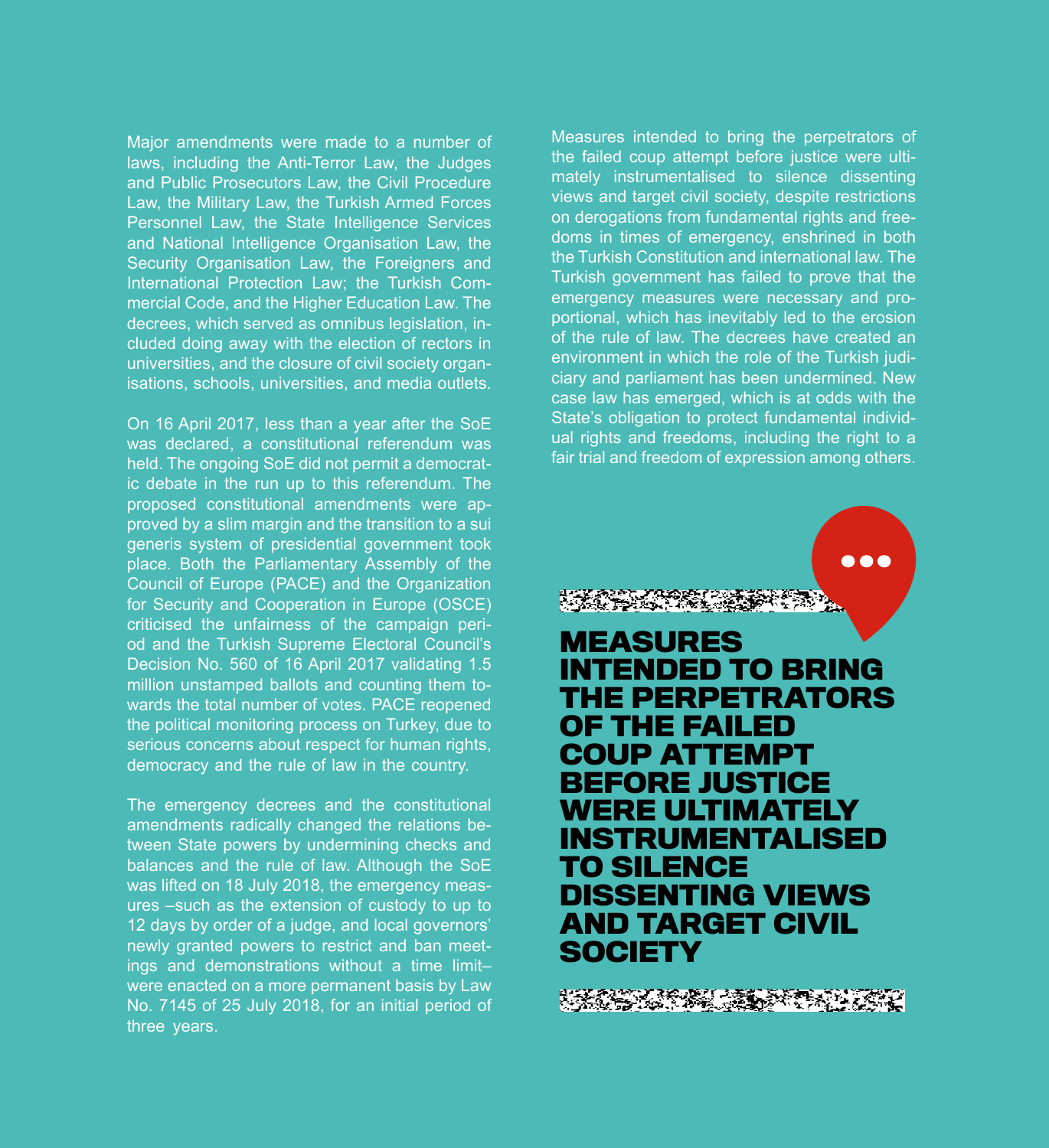key: Updated Situation Report' and OHCHR 'Report on the Impact of State of Emergency on Human Rights in Turkey. **Emergency measures - facts and figures** (Based on Human Rights Joint Platform (IHOP) 'State of Emergency in Turincluding an update on the Southeast of Turkey'.)



# **INDIVIDUALS NAMED ON LISTS 17,94**

**ATTACHED** to the decrees were arrested. By the end of December 2017,

# **INDIVIDUALS HAD BEEN .ARRESTED**



**The authorities were given the** *power* TO REVOKE THE **CITIZENSHIP** of *individuals* **under investigation remaining .abroad**



**The education sector was heavily** affected by massive dismissals of teachers and academics. **THE TEACHING LICENCES** of 22,474 people were cancelled.

**WHICH ALSO PREVENTS THEM FROM WORKING IN PRIVATE SCHOOLS.** 



# **4,200 JUDGES**

**AND PROSECUTORS WERE DISMISSED THROUGH ON EXECUTIVE ORDERS OF THE HIGH COUNCIL OF JUDGES AND PROSECU-**

 **TORS.** The Constitutional Court dismissed two of its members and **.37 OTHER STAFF.** 

sions were largely arbitrary and **Collective dismissals and suspen**antees given to the members of the lacked scrutiny, despite the guar**iudiciary. This led to the weakening** and ineffectiveness of the judiciary  **.whole a as**

**570 SOME LAWYERS WERE 1,480 ,ARRESTED** were prosecuted and 79 were sentenced to long-<br>term imprisonment.



#### **100,000 ,WEBSITES INCLUDING A HIGH NUMBER OF PRO-KURDISH** websites **IN 2017, OVER**

and satellite **TV** channels were **.BLOCKED**

uidated and their assets con-<br>fiscated without compensation. **166 MEDIA** outlets were liq-<br>uidated and their assets con-**OVER 300 JOURNALISTS** 

### **WERE ARRESTED AND .DETAINED**

**1,431 AND ASSOCIATIONS AND 5 FOUNDATIONS WERE PERMANENTLY .CLOSED**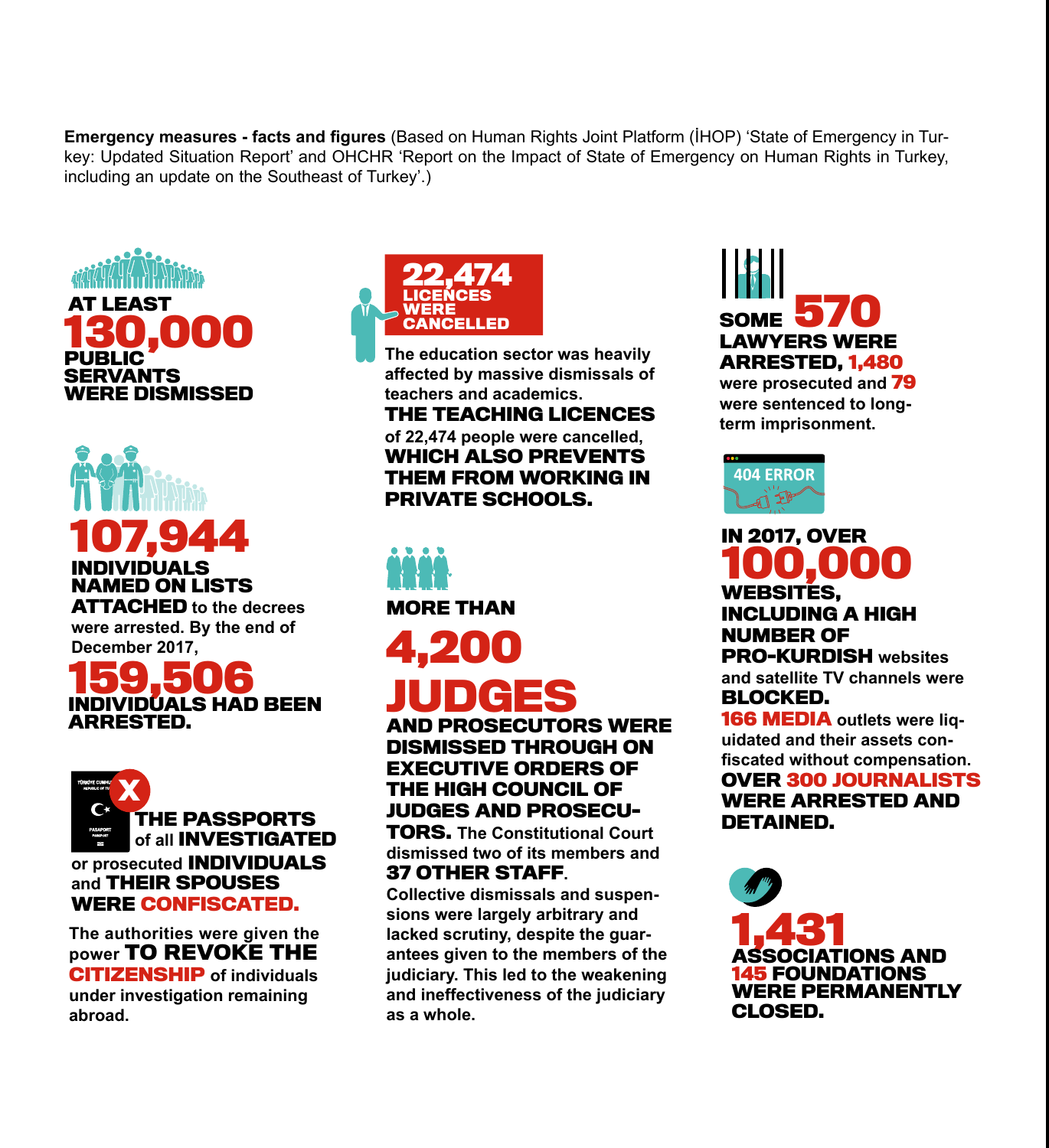### **3. THE INQUIRY COMMISSION ON SoE S: JUSTI ED IS JUSTICE .DENIED**

In line with the recommendations of the Council of Europe and the Venice Commission to create a temporary 'ad hoc body tasked with examination of individual cases on dismissals of public servants and other associated measures<sup>3</sup>, an Inquiry Commission on the State of Emergency Measures was set up by Turkish Emergency Decree-Law No. 685 of 23 January, 2017. The recommendations stated that this body should be independent, impartial, with the power to reinstate applicants and to provide compensation, and that its decisions should be subject to judicial review. The Inquiry Commission was given a term of two years to review the cases of individuals (dismissals from public service, expelled university students, annulled ranks of retired personnel) and liquidation cases (closure of legal entities, media outlets, civil society organisations (CSOs), trade unions, etc.). Decisions on dismissals are subject to appeal before the designated administrative courts in Ankara. Dismissed judges and prosecutors can appeal to the Council of State.

The Inquiry Commission did not start working until six months after its creation. It handed down its initial decisions in January 2018. In its Köksal Decision of 2017, the ECtHR held that the Inquiry Commission was a valid domestic remedy that must be exhausted by nationals before going to the Court. This served to prevent many applications from being filed with



the ECtHR for many years to come. According to the Commission's 2021 Report, 126,783 applications were submitted to the Commission, which in turn handed down 120,703 decisions (16,060 of which were admitted and 104,643 dismissed). The Commission dismissed a large number of applications based on subjective and unlawful grounds, such as secret witness statements and intelligence information. The Commission's workload, effectiveness and the appointment/dismissal procedures for its members have raised concerns.

Due to the slow progress of the review process, the Commission's mandate and term were extended three times, the last on 22 January, 2022. Yet, after five years of operating, it has become clear that the Commission is incapable of providing effective redress and is instead creating major delays in justice, due to a backlog at all stages of appeal, which could take well over a decade to clear.

<sup>3. &#</sup>x27;Venice Commission's Opinion CDL- AD (2016) 037 on the Emergency *Decree Laws Nos. 667 - 676', December 2016.*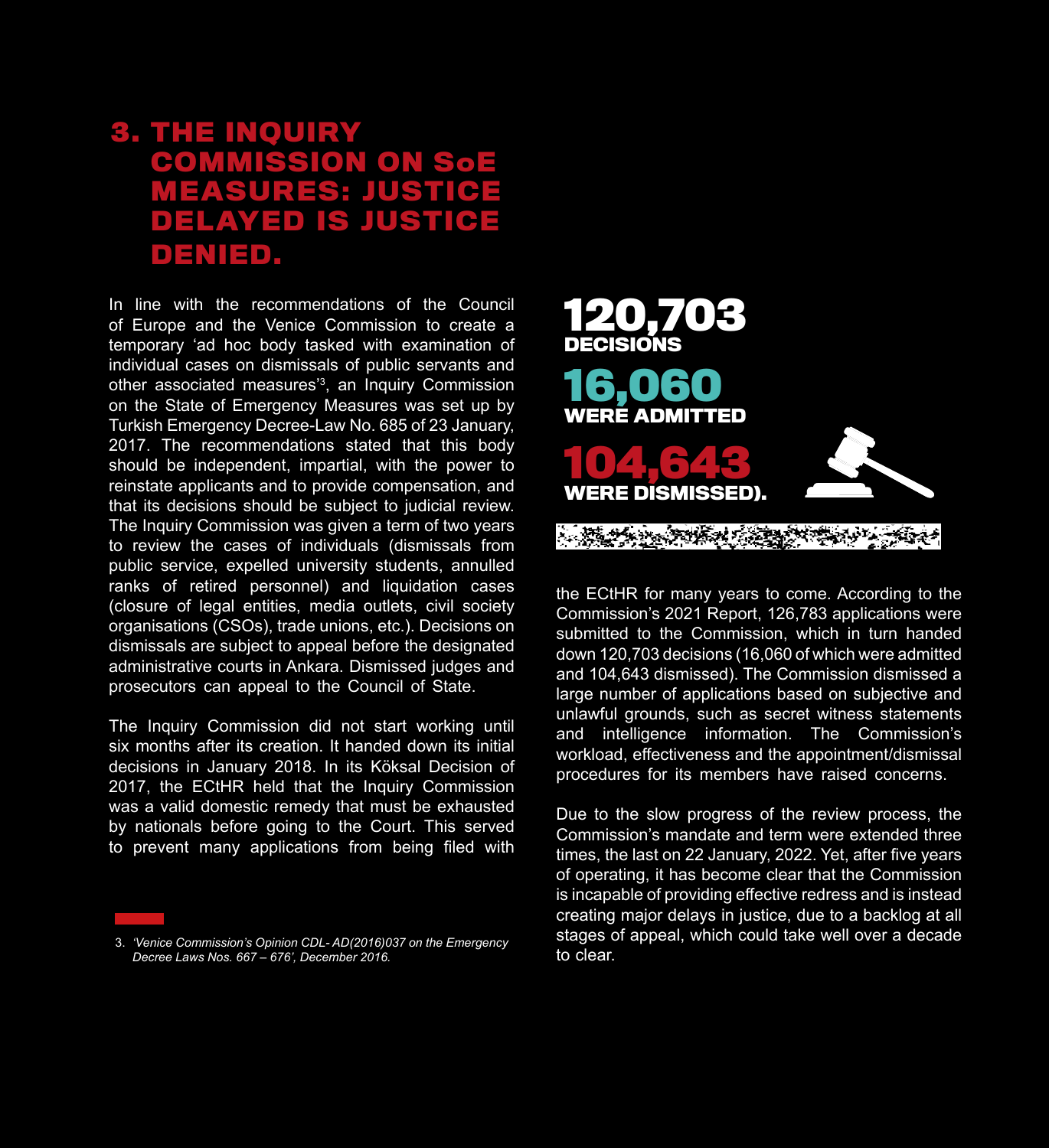# **4. CRACKDOWN ON CIVIL SOCIETY. HUMAN RIGHTS. AND DEMOCRACY**

The sheer number of arbitrary decisions and measures introduced by the emergency decrees are profoundly affecting the lives of many, and this situation is likely to have long-lasting implications for civil society, human rights and democracy in Turkey.

#### **CIVIL SOCIETY ORGANISATIONS AND HUMAN RIGHTS DEFENDERS**

Although it was claimed the decree-laws would target the plotters of the failed coup, their scope was widened to intimidate and silence the dissenting groups. Many civil society organisations were closed down, including those protecting human rights organisations, children's rights, women and hard-to-reach populations, among others. Human rights defenders were detained and prosecuted. Abusive use of the criminal justice system. including the anti-terror laws, has had a chilling effect on civil society: cases against Eren Keskin, Sebnem Korur Fincancı, Öztürk Türkdoğan, Murat Celikkan, Turkish Medical Association Central Council. the lawyers from Progressive Lawyers Association. Ömer Faruk Gergerlioğlu and Raci Bilici; Osman Kavala and Gezi Park Trial; and Büyükada Trial are some of the most recent examples of judicial harassment.

Freedom of assembly and freedom of expression have been also denied since the imposition of the SoE, a major example being the blanket bans on LGBTI+ activities in Ankara and Istanbul. The Ankara ban was finally lifted by a court ruling following a long legal battle, but Pride Parades are still banned in Istanbul. Additionally, since their 700th vigil in August 2018, Saturday Mothers' peaceful weekly vigils, protesting against the enforced



disappearances and political murders of their loved ones. which had for vears been held in Istanbul's Galatasarav Square, have been banned. Judicial harassment and persecution against this group continues to this day.

#### **TRADE UNIONS**

Trade union executives and members actively participating in union activities were targeted and dismissed, without receiving their salaries or any redundancy pay. These dismissals acted as a deterrent, leading to mass resignations from trade unions. A climate of fear and judicial harassment in civil society has set in.

#### **MASS MEDIA CRACKDOWN**

Freedom of political debate in the media is at the core of democracy. Many media outlets, including television and radio stations, publishing houses and newspapers, were closed and journalists arrested and detained on charges of 'criminal speech' or 'membership to a terrorist organisation'. Attacks on the media are further eroding civic space by preventing dissenting voices from being heard and forcing media outlets to self-censor.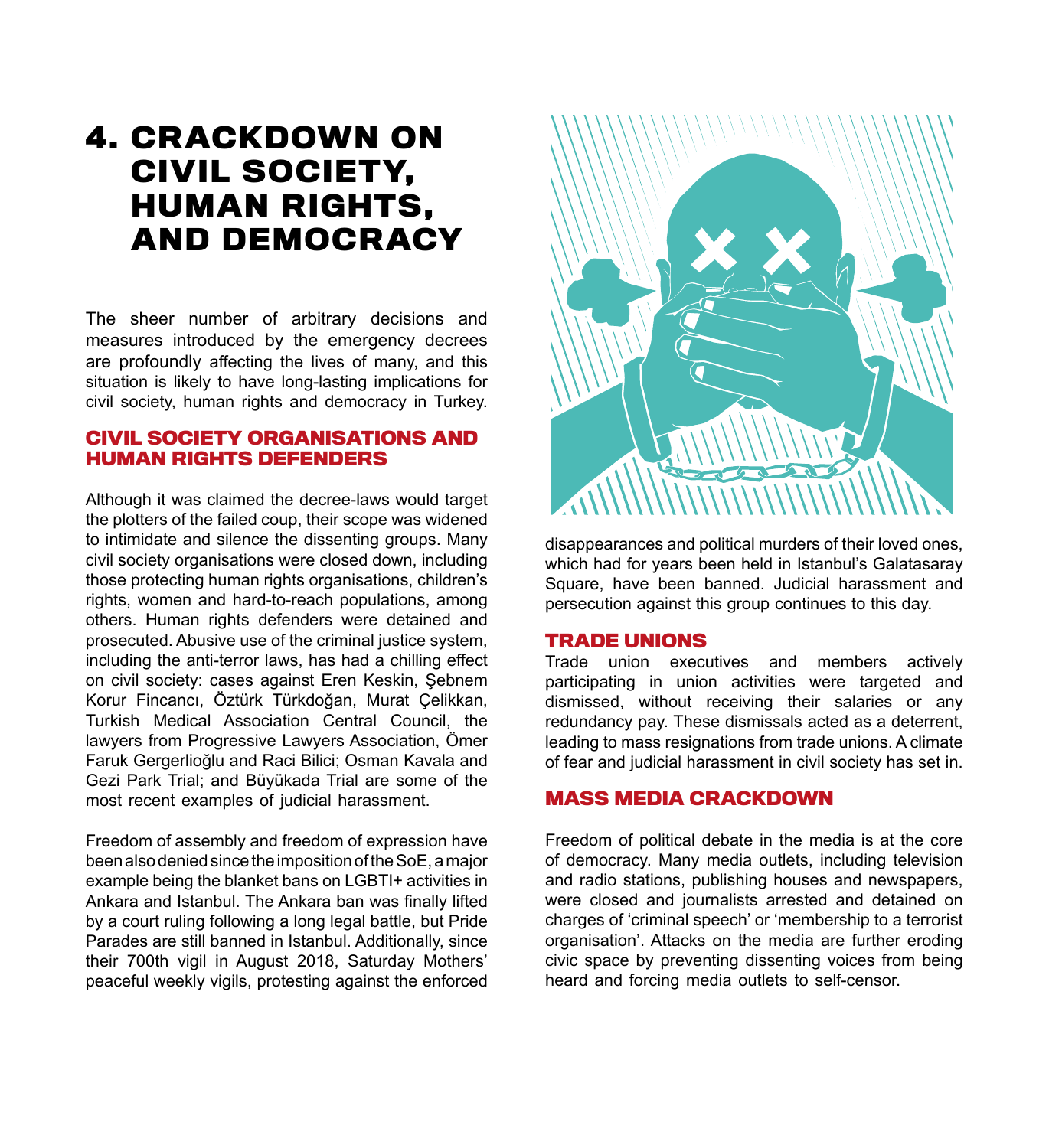#### **ACADEMICS FOR PEACE**

In protest of the curfews and rights violations occurring in south-eastern cities, Academics for Peace signed the We will not be a party to this crime! petition, calling for peace in January 2016. Around 400 signatories of the petition were dismissed and roughly 150 were forced to retire or resign<sup>4</sup>. Court cases were brought against over 800 Academics for Peace on charges of 'terrorist propaganda' and 'aiding terrorist organisations'. In 2019, ten academics who had received prison sentences (Füsun Üstel and Others) appealed to the Constitutional Court, which found their freedom of expression had been violated. This ruling was expected to serve as a precedent for the other Academics for Peace, as all their cases were filed based on identical indictments. However, there has been no favourable progress for these appellants; the Inquiry Commission and some lower courts continue to ignore the ruling and many cases are still pending. As a result, some had to leave the country within the first six months of the SoE and many remain in exile.

#### **TRUSTEE-APPOINTED MUNICIPALITIES**

The practice of appointing trustees to replace elected local representatives began with the enactment of Emergency Decree-Law No. 674 of 1 September 2016, amending Law No. 5393 on Municipalities, which lays down an overly broad definition of terrorism. A significant number of these elected local representatives were detained and convicted. According to the Turkish Congress of Local and National Authorities of the  $CoE<sup>5</sup>$ , the impressive turnout in the 2019 local elections (84%) 'demonstrated a strong interest in local self-government', whereas the appointment of trustees 'impedes the proper functioning of local democracy in Turkey'. This practice, along with administrative tutelage over the activities and decisions of local governments, is still extensively used to target the municipalities run by opposition parties.



4. https://expressioninterrupted.com/tr/baris-akademisyenlerinin-kisa-tarihi-<br>hedef-gosterilme-ihrac-yargilama/

<sup>5. &#</sup>x27;Report on Monitoring of the application of the European Charter of Local Self-Government in Turkey', 23 March 2022.